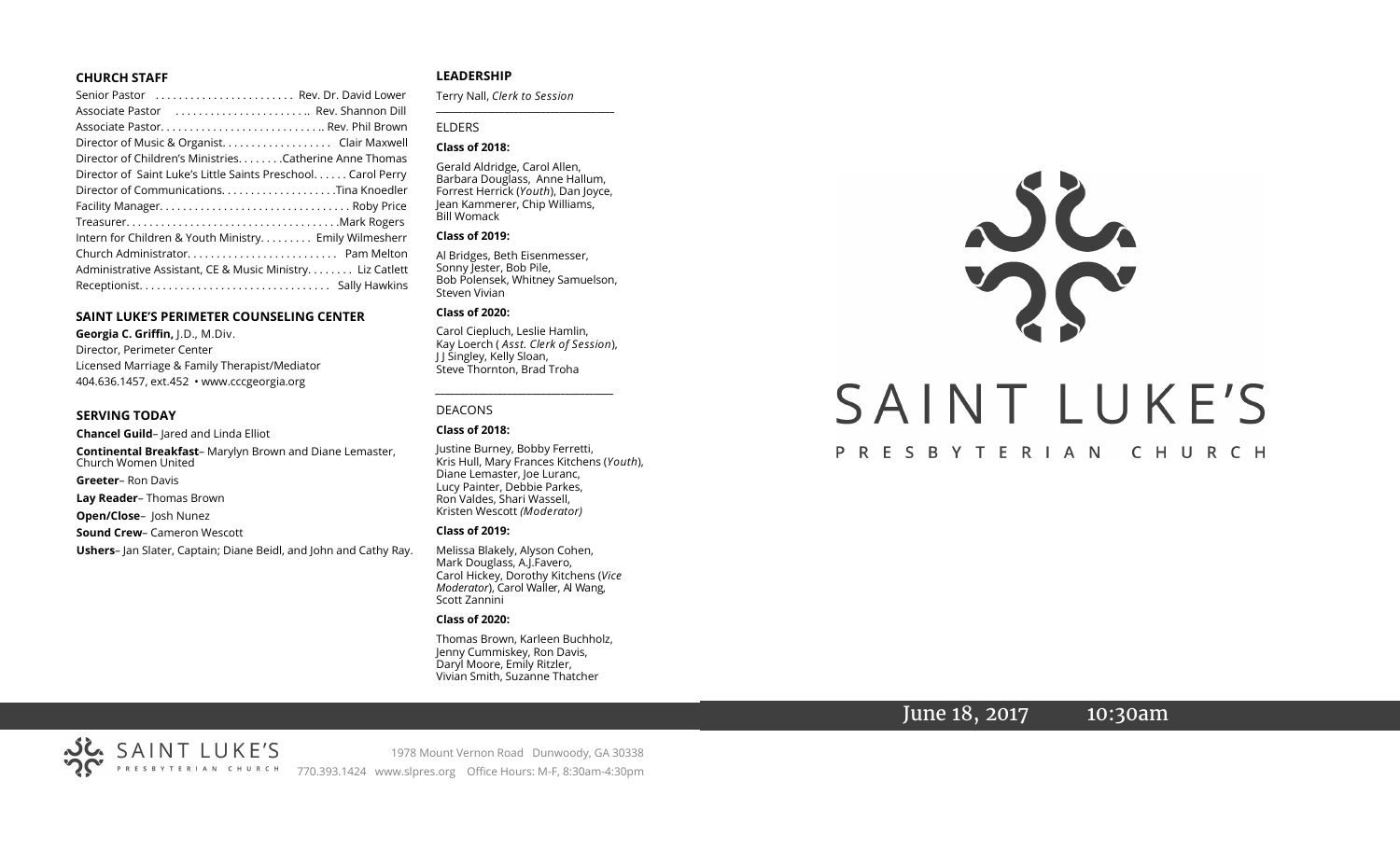

1978 Mount Vernon Road • Dunwoody, Georgia 30338 770.393.1424 • www.slpres.org

# **June 18, 2017**  Second Sunday after Pentecost

# **Liturgical Color:** Green

*Green is used for all of the other time periods (called Ordinary Time) not marked by a specific festival or season.*

# **SUNDAY SCHEDULE**

8:30am Chapel Communion Service 9:30am Sunday School 10:30am Sanctuary Worship Service *Nursery available at all services and Sunday School.* 

# MISSION

Responding to God's call and empowered by the Holy Spirit, we invite all to join us in knowing, serving, and sharing Jesus Christ here and around the world.

# VISION

To be a beacon of faith, hope, and love– every member an active disciple in Christ's ministry.

# **WELCOME, GUESTS!**  We are delighted you are worshipping with us.

**DURING** the Welcome, please print the requested information on the Friendship Pad and pass the Friendship Pad down the pew.

**AFTER** the worship service, please join us outside the Sanctuary where our Pastors or a church officer will be available to answer questions and provide you with a loaf of freshly -baked bread.

**FOR MORE** information about our programs, ministries or membership, please contact one of our Pastors at 770.393.1424, or visit our website: slpres.org.

# **THAT ALL MAY WORSHIP**

**ASSISTIVE** A hearing loop is accessible പ് by switching hearing aids to T-coil. Also,  $\frac{1}{\sqrt{1}}$ large print hymnals and back cushions are available. Please contact an usher for further assistance. **CHILDREN** are a precious part of our

church family, and we welcome them in worship. Worship buckets and activity packets are available on the back ledges of the sanctuary for preschool and elementary ages. Each week, children are invited to walk up for an age-appropriate message during "Tell Us Our Story." After that time, they may remain in worship, or go to child care (PreK and younger).

# **CARE FOR A REAL SCOTTISH HERITAGE**

**EXPERIENCE?**— We are currently planning to host a trip to Scotland next spring from April 29 to May 7, 2018. If you are interested in learning more about this exciting opportunity please join us after the 10:30am worship on June 25 in the Chapel. We are looking for roughly 25 people to join us as we explore this exciting country and our Presbyterian roots (our tour guide is an ordained minister in the Church of Scotland!). Some of you may recall we visited Scotland a few years ago and had such a wonderful time we are going back! Mark your calendars and join us on the 25th to get more information. Contact Phil Brown with any questions at philbrown@slpres.org.

**FAMILY PROMISE IN JULY**— The Pentecost celebration was epic last Sunday at Saint Luke's, with David Lower reminding us what the Holy Spirit helps us do right here right now. Since we gave our April hosting week to a new host congregation, we are feeling a little rusty in Family Promise hosting. The cure is our hosting next month, July 23-30. We know some of you will have vacation conflicts. On the positive side, there should be no school conflicts and kids can stay up later! Please sign up using this link: [https://tinyurl.com/SLPCFP2017](https://tinyurl.com/SLPCFP2017-07)-07. Email David King at cardheel@yahoo.com if you need help signing up. In late July, with school about to resume, this is an exciting time in the life of our church and an exciting time with Family Promise. Thanks for all you do.

# **MOMMY AND ME, THE CLASSROOM RENOVATION INITIATIVE**— Would you like to

be a part of Saint Luke's mission to assist the Refugee Family Literacy Program's , AKA Mommy and Me, expansion at the Memorial Drive Presbyterian Church? There is plenty of work to do and all church members are invited to be a part of this mission. The work content varies, is planned each Saturday and the plan is being communicated via email. Anyone who is interested in volunteering to help and would like to receive announcements of the upcoming work should contact Tom McIntosh at [thomasmcintosh@bellsouth.net](mailto:thomasmcintosh@bellsouth.net) or Daryl Moore, [ddmoore@yahoo.com.](mailto:ddmoore@yahoo.com)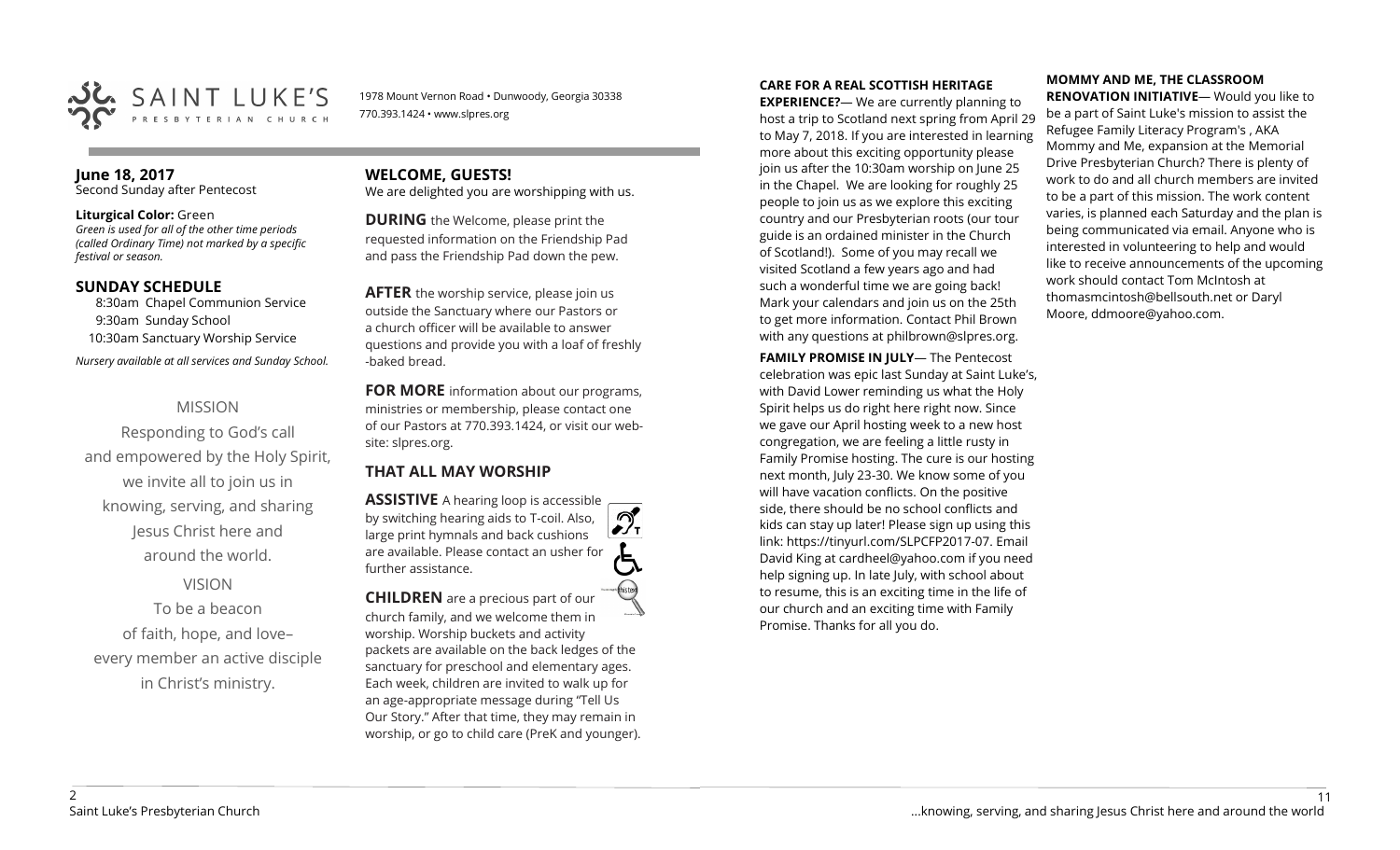# YOUTH MINISTRY

**Phil Brown philbrown@slpres.org / 770.393.1424 ext. 238 Emily Wilmesherr emilywilmesherr@slpres.org/ 770.393.1424 ext. 234**   $\_$  ,  $\_$  ,  $\_$  ,  $\_$  ,  $\_$  ,  $\_$  ,  $\_$  ,  $\_$  ,  $\_$  ,  $\_$  ,  $\_$  ,  $\_$  ,  $\_$  ,  $\_$  ,  $\_$  ,  $\_$  ,  $\_$  ,  $\_$  ,  $\_$  ,  $\_$ 

# **YOUTH SUNDAY SCHOOL**

This Sunday, June 18, we will meet in the lobby to go out to breakfast.

# **COMING UP THIS SUMMER**

Honduras lune 17-24 MT. TOP June 18-24 Mexico July 8-15 Massanetta Middle School July 11-14 Thornwell Family July 20-22 Montreat July 23-29

# MUSIC MINISTRY

**Clair Maxwell clairmaxwell@slpres.org / 770.393.1424 ext. 227** 

# **SUMMER MUSIC**

We are currently scheduling music for our summer worship services while our choirs take the summer off. If you play an instrument, take music lessons, or can't sing with the choirs during the year, this is your chance to share your gifts with the congregation. Music is needed at the 8:30 and 11am services from June 11 through August 20. All instrumentalists and singers are welcome and appreciated! Contact Clair Maxwell if interested.

 $\_$  ,  $\_$  ,  $\_$  ,  $\_$  ,  $\_$  ,  $\_$  ,  $\_$  ,  $\_$  ,  $\_$  ,  $\_$  ,  $\_$  ,  $\_$  ,  $\_$  ,  $\_$  ,  $\_$  ,  $\_$  ,  $\_$  ,  $\_$  ,  $\_$  ,  $\_$  ,  $\_$  ,  $\_$  ,  $\_$  ,  $\_$  ,  $\_$  ,  $\_$  ,  $\_$  ,  $\_$  ,  $\_$  ,  $\_$  ,  $\_$  ,  $\_$  ,  $\_$  ,  $\_$  ,  $\_$  ,  $\_$  ,  $\_$  ,

# **In Preparation for Worship**

Leader: Let us pray.

"How rare it is to find a soul quiet enough to hear God speak."

*-Francois de Salignac Fenelon (1651-1715)*

| <b>Gathering Prayer</b>          |                                                                                                                                                          |                                                   |  |
|----------------------------------|----------------------------------------------------------------------------------------------------------------------------------------------------------|---------------------------------------------------|--|
| <b>Prelude</b>                   |                                                                                                                                                          | With High Delight Let Us Unite arr. Ernst Pepping |  |
| <b>Chiming of the Hour</b>       |                                                                                                                                                          |                                                   |  |
| <b>Welcome and Announcements</b> |                                                                                                                                                          |                                                   |  |
| Call to Worship*                 |                                                                                                                                                          | from Psalm 40                                     |  |
|                                  | Leader: You put a new song upon our tongues, O Lord, a song of praise to You.                                                                            |                                                   |  |
|                                  | People: You have done wondrous and thoughtful things for us,<br>no one can compare with You!                                                             |                                                   |  |
|                                  | Leader: Therefore we tell again the glad news of deliverance, unrestrained.                                                                              |                                                   |  |
|                                  | People: We cannot hide your saving help within our hearts,<br>so we speak and sing of your faithfulness and steadfast love<br>in the great congregation! |                                                   |  |
| Hymn #35 $*$                     |                                                                                                                                                          | Praise Ye the Lord, the Almighty LOBE DEN HERRREN |  |
| Call to Confession*              |                                                                                                                                                          |                                                   |  |
|                                  | Leader: The Lord be with you.<br>People: And also with you.                                                                                              |                                                   |  |

10 Saint Luke's Presbyterian Church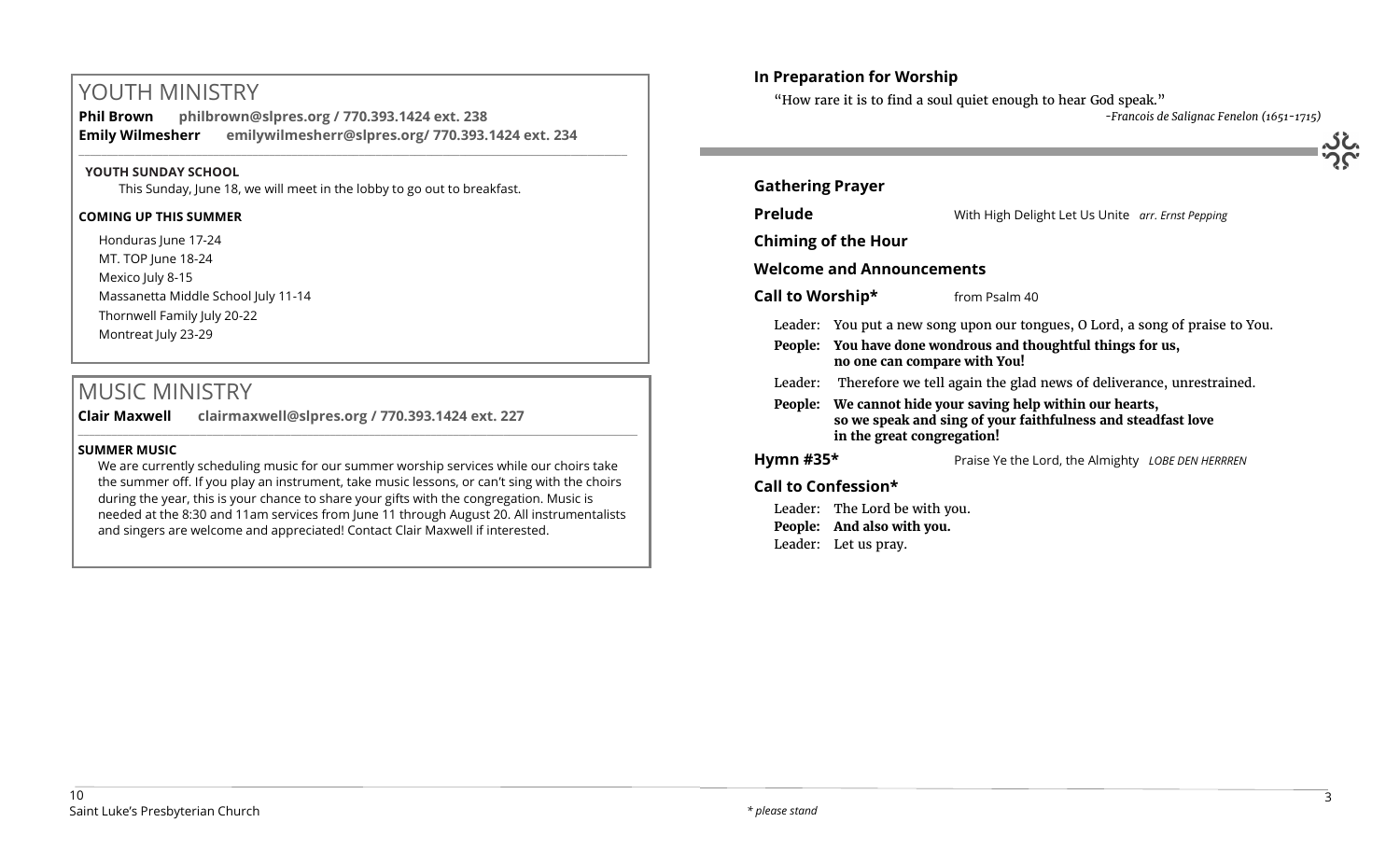# 4 Saint Luke's Presbyterian Church

# **Prayer for Illumination Thomas Brown Prayer for Illumination**

**Scripture Lesson** James 3:1-12, *page 216 of the New Testament* Thomas Brown

Leader: The Word of the Lord. People: Thanks be to God.

**Prayer of Confession\* Oh, most holy God,** 

**We lay before you our…** 

**talk behind backs, chatter that tears down, confidences broken,** 

**words that have wounded, double speak and inconsistency,** 

Leader: Lord, in Your mercy, **People: Hear our prayer. Amen.**

**Praise the Lord, praise the Lord, let the earth hear God's voice! Praise the Lord, praise the Lord,** 

**Passing of the Peace of Christ\*** 

**People: And also with you.**

**O come to the Father through Jesus the Son, And give God the glory, great things God has done!** 

Leader: May the peace of Christ be with you.

**Assurance of Forgiveness\*** 

**let the people rejoice!** 

**Song of Praise\*** 

**we confess today how difficult it is to tame our tongues.** 

**and silences kept when it would have been better to speak. We pray that you would bridle our tongues with the Spirit of Christ. Help us to use words to build up and share love in His name.** 

**Hear now our silent prayers of confession**...(*Silence is kept for personal confession)* 

**Tell Us Our Story Catherine Anne Thomas** 

*Faithful Friends is taking a "summer break" and will resume in September. We invite this age group (K-2 nd) to remain in worship and enjoy the activities in our worship buckets; however, all children are welcome in our child care rooms.*

# S P L A S H ! CHILDREN'S MINISTRIES

**Catherine Anne Thomas cathomas@slpres.org / 770.393.1424 ext. 228 \_\_\_\_\_\_\_\_\_\_\_\_\_\_\_\_\_\_\_\_\_\_\_\_\_\_\_\_\_\_\_\_\_\_\_\_\_\_\_\_\_\_\_\_\_\_\_\_\_\_\_\_\_\_\_\_\_\_\_\_\_\_\_\_\_\_\_\_\_\_\_\_\_\_\_\_\_\_\_\_\_\_\_\_\_\_\_\_\_\_\_\_\_\_\_\_\_\_\_\_\_\_\_\_\_\_\_** 

# **FUN SUNDAY MORNINGS AHEAD!**

Our summer Sunday morning schedule for JUNE and AUGUST begins next week. Join us from 9:30-10:15am for:

- Eye-Popping Bible Stories in Room 120 (preschool)
- Faith Factory Games in the Great Hall (elementary)

Our games in the Great Hall require two adult volunteers each week. Please click here [http://](http://www.signupgenius.com/go/20f0444a9af2fa13-faith) [www.signupgenius.com/go/20f0444a9af2fa13](http://www.signupgenius.com/go/20f0444a9af2fa13-faith)-faith, to tell us which Sunday you'll be able to help lead. All lessons are prepared and all supplies are provided. It's easy and so much fun!

# **SAINT LUKE'S FUN FACTORY VBS**

Our Fun Factory produced more fun per capita than any VBS in the history of Saint Luke's! With ball runs in the lobby, a robot-making station in the Great Hall, and so many different ways to experience daily Bible stories every child is sure to know that they are made by God and built for a purpose! Buckets of thanks go out to our VBS Directors Stephanie McGoldrick, Lindsay Moss, and Jessica Zannini – as well as to our 110 volunteers, everyone who contributed to our volunteer and student snacks, and most of all…to everyone who prayed for us to reach 160 children with God's amazing love.

45% of our students were Saint Luke's members and the others were welcomed from the surrounding community. So that they can continue talking about the lessons from VBS, our church is sending each family home with a pizza box filled with Fun Factory-related summer activities and a schedule of upcoming church events. Thanks to Church Development and Evangelism for partnering with Children's Ministries in this outreach project.

In addition to the children who loved roaming through our Fun Factory on Mount Vernon road, we also sent a group of 21  $4<sup>th</sup>$  and  $5<sup>th</sup>$  graders – along with adult and youth chaperones – on four half-day service trips. These students loaded book bags in Clarkston, sorted food at the Atlanta Food Bank, and helped with gardening at Global Growers in Decatur. After the work was done, these students headed for a retreat at Lake Lanier where they could process and reflect on their experiences throughout the week – as well as how God might be calling them to use their unique gifts and abilities to serve others in the future.

As our children shouted each day at church, "WOW, God!"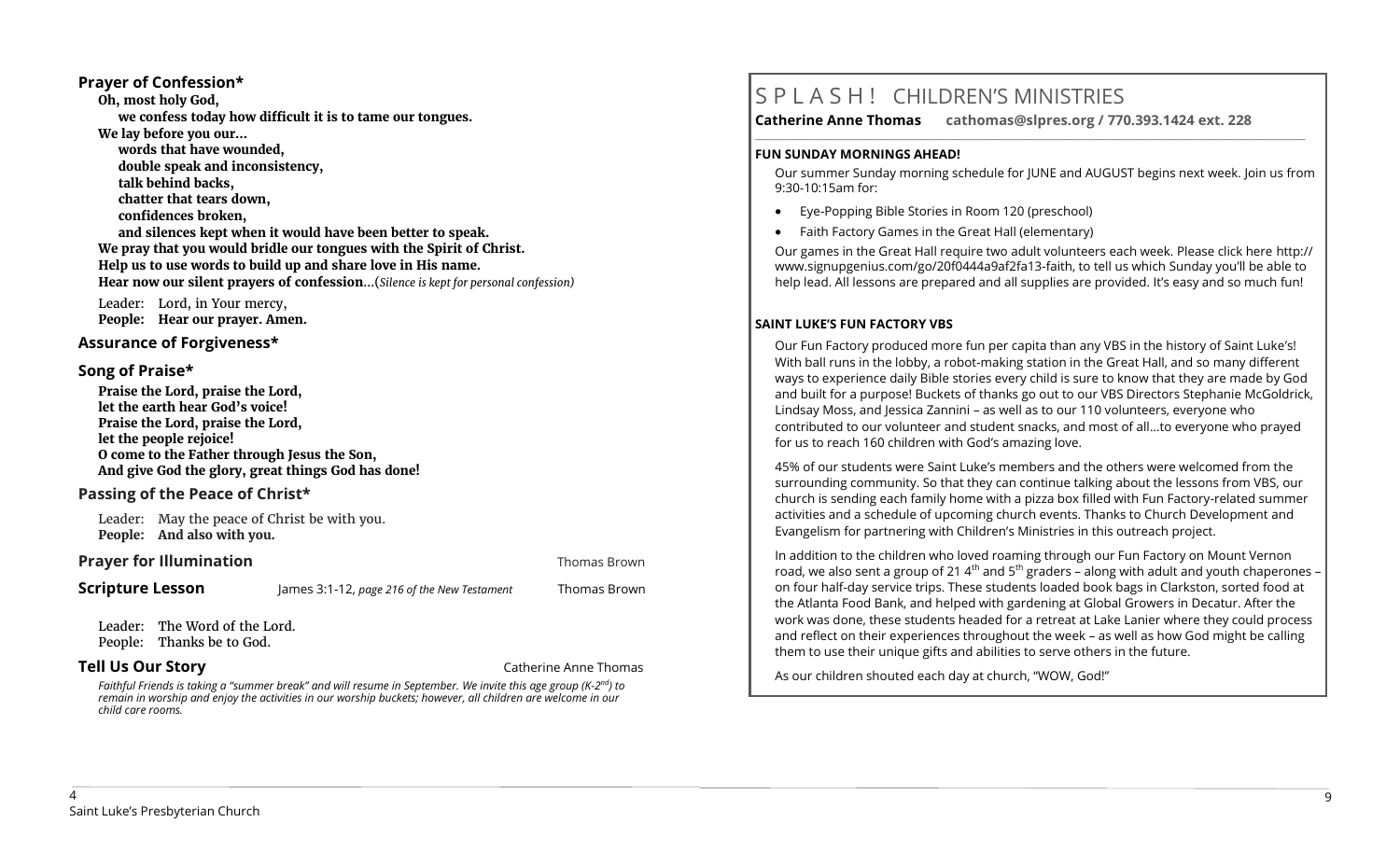# ADULT MINISTRY

**Shannon Dill shannondill@slpres.org / 770.393.1424 ext. 229**   $\_$  ,  $\_$  ,  $\_$  ,  $\_$  ,  $\_$  ,  $\_$  ,  $\_$  ,  $\_$  ,  $\_$  ,  $\_$  ,  $\_$  ,  $\_$  ,  $\_$  ,  $\_$  ,  $\_$  ,  $\_$  ,  $\_$  ,  $\_$  ,  $\_$ 

# **ADULT SUMMER SUNDAY SCHOOL**

Classes will continue to meet between the worship services, 9:30-10:15am. Descriptions of current groups are available on our website (slpres.org) or http://bit.ly/AdultSundaySchool. Please join us!

- Seasons of the Spirit (**Room 231/233**) a study of the scripture lessons used in Sunday sermons.
- Soul Food (**Room 234/236)** Study focuses on a variety of topics to illuminate our faith and understanding of the Christian life in this complicated world.
- Faith Foundations (**Room 232)**  Using the Kerygma study guides, this class explores Scripture, Christian Belief, and our faith with the goal of growing as Christian Disciples.
- FINCH (**Room 203)** Representing parents of children and youth, our studies hope to support and encourage you and your family.

# **FRIDAY MORNING MEN'S BIBLE STUDY**

Fellowship and Bible study every Friday from 6:40-8am in the Parlor with Dan Joyce.

# **BIBLE STUDY: "WAYFARERS"**

Come join David, Shannon or Phil as this week's preacher leads a study of the scripture for the upcoming Sunday's worship. Meet on Wednesdays at 10am in the church library.

**Song from the Psalter I Waited Patiently for God** *NEW BRITAIN* Ron Valdes, Soloist

I waited patiently for God, for God to hear my prayer; and God bent down to where I sank and listened to me there.

God raised me from a miry pit, from mud and sinking sand, and set my feet upon a rock where I can firmly stand.

And on my lips a song was put, a new song to the Lord. Many will marvel open-eyed, and put their trust in God.

Great wonders you have done, O Lord, all purposed for our good. Unable everyone to name, I bow in gratitude*. (Psalm 40)* 

# **Sermon** Dr. Martha Moore-Keish

**Hymn #722\*** Lord, Speak to Me That I May Speak *CANONBURY*

Affirmation of Faith\* Apostles' Creed **I believe in God, the Father Almighty, Maker of heaven and earth, and in Jesus Christ, His only Son, our Lord; who was conceived by the Holy Ghost, born of the Virgin Mary, suffered under Pontius Pilate; was crucified, dead, and buried; He descended into hell; the third day He rose again from the dead; He ascended into heaven, and sitteth on the right hand of God the Father Almighty; from thence He shall come to judge the quick and the dead. I believe in the Holy Ghost; the holy catholic Church; the communion of saints; the forgiveness of sins; the resurrection of the body; and the life everlasting. Amen.**